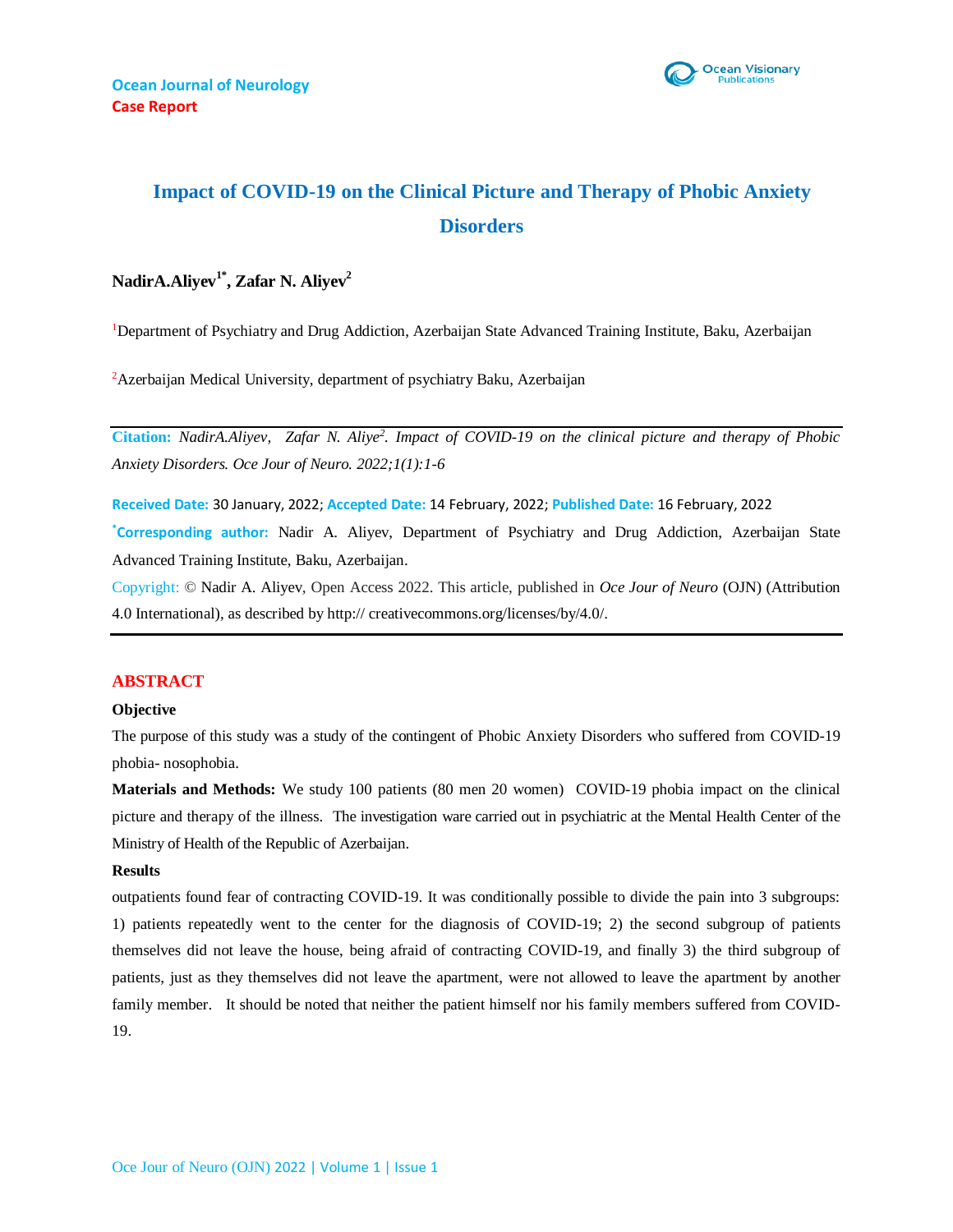

#### **Conclusion**

outpatients found fear of contracting COVD-19 phobia. Conducted therapy clomipramine, buspirone and Cortexin 10 mg intramuscularly (for 10 days). Therapy with the first two drugs will last an average of 3-4 months. After treatment, all symptoms disappeared.

**Keywords:** COVD-19; Phobia; Nosophobia: Therapy

## **INTRODUCTION**

Anxiety statistics worldwide show that anxiety disorders are common across the globe. According to the [World](https://apps.who.int/iris/bitstream/handle/10665/254610/WHO-MSD-MER-2017.2-eng.pdf?sequence=1)  [Health Organization, 3](https://apps.who.int/iris/bitstream/handle/10665/254610/WHO-MSD-MER-2017.2-eng.pdf?sequence=1).6 percent - or about 264 million individuals worldwide - have an anxiety disorder. Additionally, 4.6 percent of females and 2.6 percent of males globally are affected by anxiety. In the United States adult population, the prevalence of anxiety disorders is [19.1](https://www.nimh.nih.gov/health/statistics/any-anxiety-disorder.shtml) [percent w](https://www.nimh.nih.gov/health/statistics/any-anxiety-disorder.shtml)ithin the past year, meaning that during a 12 month period, 19.1 percent of adults had an anxiety disorder. Lifetime rates are even higher at [31.1 percent,](https://www.nimh.nih.gov/health/statistics/any-anxiety-disorder.shtml) according to the National Institute of Mental Health (NIMH). The [NIMH r](https://www.nimh.nih.gov/health/statistics/any-anxiety-disorder.shtml)eports that the incidence of anxiety disorders varies by age. Anxiety disorders in adults are seen in 22.3 percent of those aged 18-29 and 22.7 percent of people ages 30-44. The prevalence of anxiety disorders drops to 20.6 percent for individuals ages 45-59. Anxiety in older adults is less common, affecting only 9 percent of people 60 years or older $[1]$ **[\(https://www.therecoveryvillage.com/mental-](https://www.therecoveryvillage.com/mental-health/anxiety/related/anxiety-disorder-statistics/) [health/anxiety/related/anxiety-disorder-statistics/\)](https://www.therecoveryvillage.com/mental-health/anxiety/related/anxiety-disorder-statistics/).** Anxiety disorders are one of the most common groups of mental disorders. The National Comorbidity Study reported that one in four people met the diagnostic criteria for at least one anxiety disorder, and the 12-month prevalence rate was 0 17.7%. Anxiety disorders are more common in women (30.5% lifetime prevalence) than in men (19.2% lifetime prevalence). The prevalence of anxiety disorders decreases with increasing socioeconomic status. The 12-month prevalence of adult anxiety disorder in the United States is 0.9-1.9%. Prevalence is estimated at about 4% in children aged 6 to 12 months. In the United States, the 12-month prevalence among adolescents is%. The prevalence of separation disorders decreases from childhood to adolescence and adolescence, and is the most common anxiety disorder in children under 12 years of age. In clinical specimens in children, the disorder is equally common in men and women. Disorders in society are more common in women. In the United States, the prevalence of specific phobias in a 12-month-old community is approximately 7-9%. Prevalence rates in European countries are generally similar to those in the United States (eg, about 6%), but generally lower in Asia, Africa, and Latin America (2-4%). The prevalence rate is about 5% in children and about 16% in children aged 13-17 years. Prevalence rates are lower in the elderly (approximately 3-5%), likely to reflect a decrease in severity to subclinical levels. Women are affected more often than men, at a ratio of about 2: 1, although the frequency varies according to various phobic stimuli. That is, phobias related to animals, the environment and the situation are mainly experienced in women, while phobias related to blood transfusions and injuries are almost equally experienced in both sexes.<sup>[2,3]</sup>

Anxiety disorders, including panic disorder with or without agoraphobia, generalized anxiety disorder, social anxiety disorder, specific phobias, and separation anxiety disorder are the most common psychiatric illnesses and are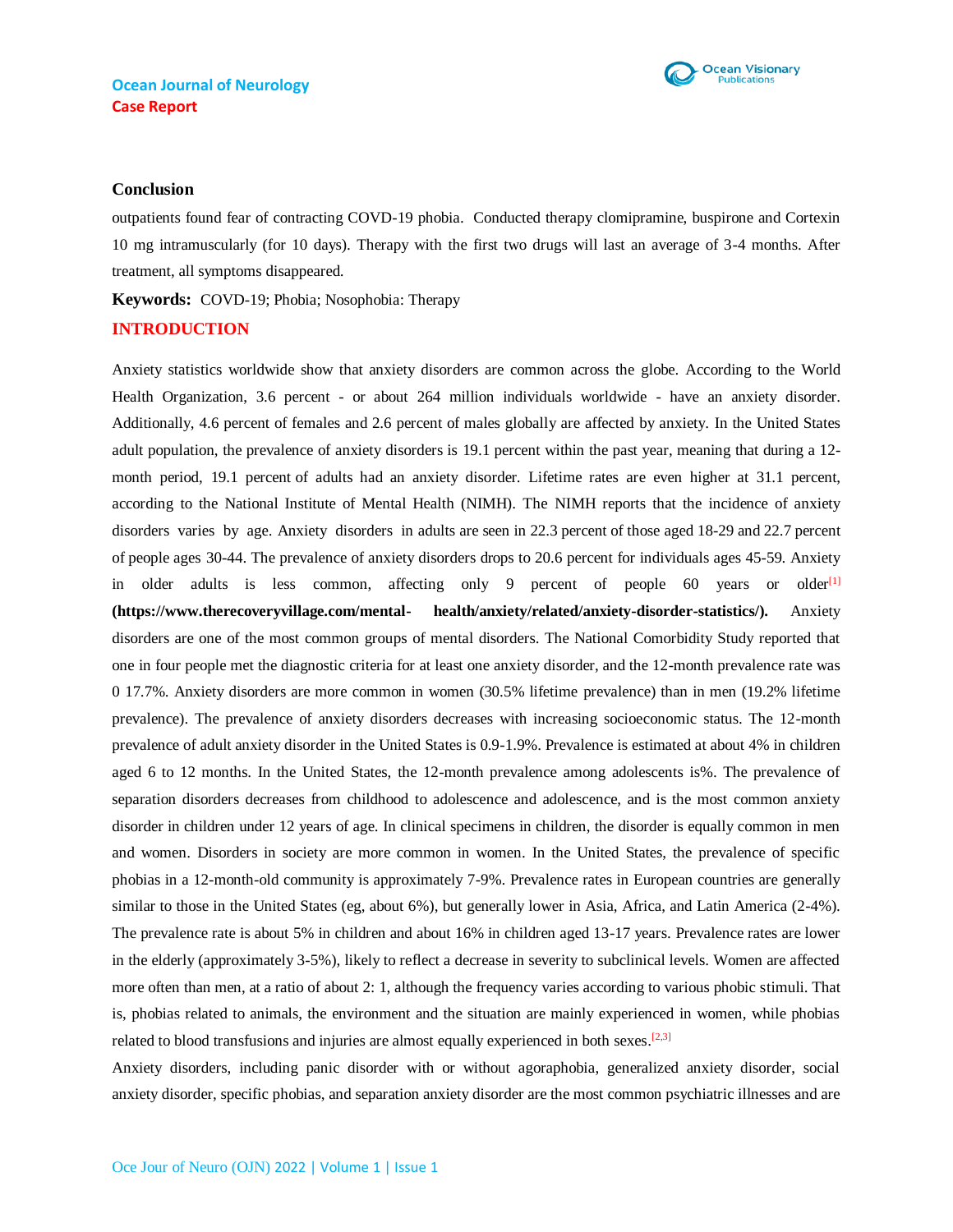

associated with high health care costs and severe disease burden. According to a large population survey, up to 33.7% of the population suffers from anxiety disorders throughout their lives. Serious misunderstandings and inadequate treatment of these disorders have been demonstrated. There is no evidence that the prevalence of anxiety disorders has changed in recent years. Spread rates vary widely between cultures. This heterogeneity is due to differences in methodology rather than cultural influences. Anxiety disorders become chronic; but there is a natural decrease in prevalence with age. Anxiety disorders are often associated with other anxiety disorders and other psychiatric disorders. [4]

The purpose of this study was a study of the contingent of Phobic Anxiety Disorders who suffered from COVD-19 phobia- nosophobia new treatment for COVD-19 phobia disorders

## **CURRENT STATISTICS ON CORONAVIRUS AS OF 30/01/2022 (WORLDWIDE)**

Total infections 373,131,510 Deaths: 5,676,131 Recovered: 294,765,200

## **CURRENT STATISTICS ON CORONAVIRUS AS OF 30.01.2022 (AZERBAIJAN)**

Population 10,278 thousand. Total infections 651,341 Fatalities 8,700 Recovered 622,672 Active Cases 19,969 COVID-19 Pandemic causes numerous mental disorders. In our early studies, we showed the mental disorders caused by the COVID-19 Pandemic.<sup>[5-9]</sup>

## **MATERIALS and METHODS**

We searched eight databases with search terms relating to COVID-19 and COVD-19 phobia: MEDLINE Premed LINE Cochrane Library http://www.ema.europa.eu/ema/ https://scholar.google.com https://www.rxlist.com/script/main/hp.asp http://www.nejm.org https://www.bmj.com The purpose of this study was a retrospective study of the contingent of Phobic Anxiety Disorders who suffered from COVD-19 phobia- nosophobia.

## **MATERIALS AND METHODS**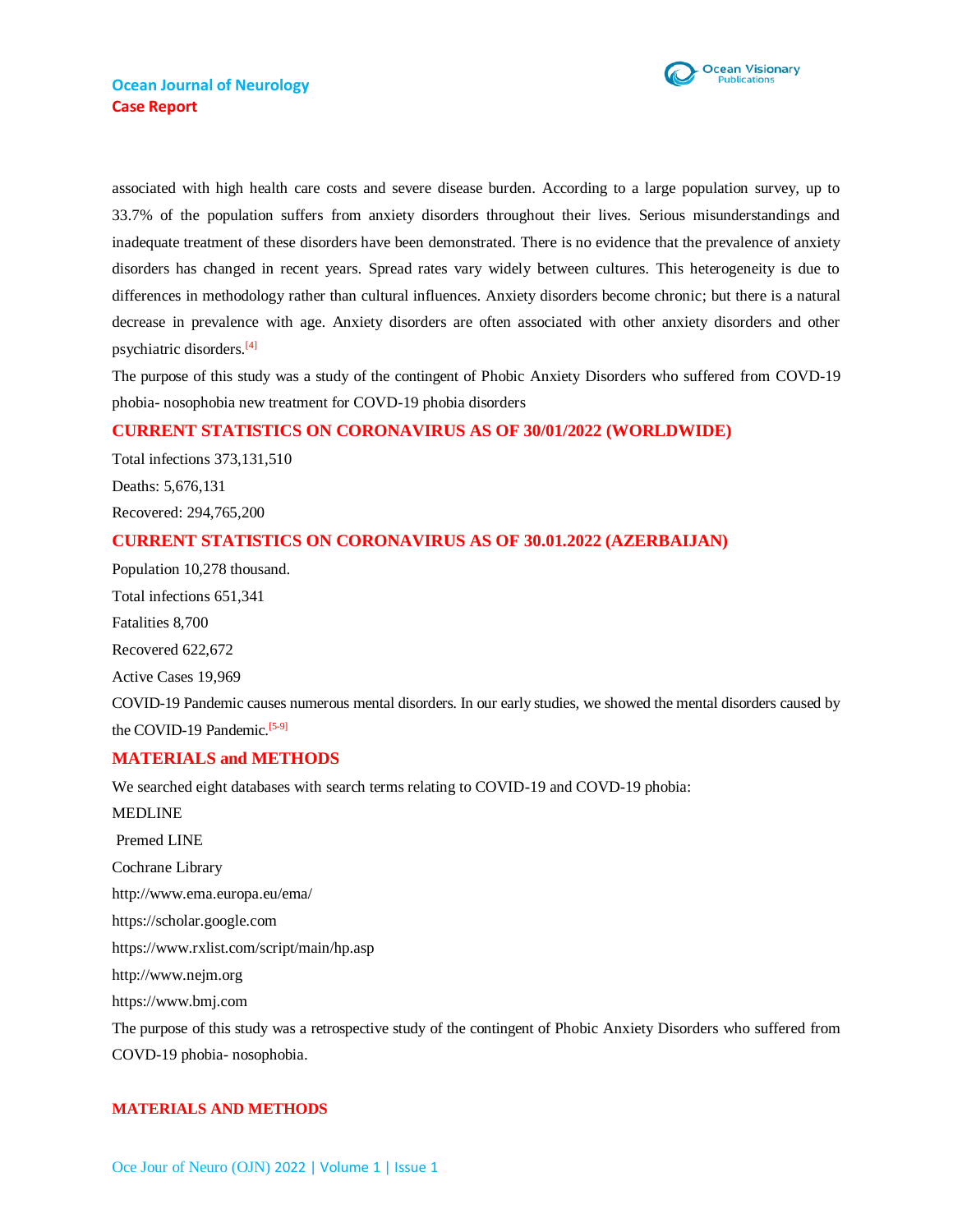

We study 100 patients (80 men 20 women) COVD-19 phobia impact on the clinical picture and therapy of the illness. The investigation ware carried out in psychiatric at the Mental Health Center of the Ministry of Health of the Republic of Azerbaijan. The study was carried out from December 2021 to December 2022.The age of the patients ranged from 25 to 45 years. Most of the patients were 25-35 years old. The diagnosis was made using DSM-5 and ICD-10. All patients were prescribed clomipramine 150 mg per day, buspirone 10 mg per day, and Cortexin 10 mg intramuscularly (for 10 days). Prior to the present treatment, all patients had previously received drugs canceled two weeks earlier. All patients received informed consent to treatment.

#### **RESULTS and DISCUSSION**

It is known that anxiety phobic disorders are 2 times more common in women than in men. Our studies have shown the opposite results that eating anxiety phobic disorders in men turned out to be 2 times more than in women.

Clomipramine and buspirone known in world literature. But little is known about Cortexin.

Additionally, the patients were assigned Cortexin® contains a complex of low-molecular water-soluble polypeptide fractions that penetrate through the BBB directly to nerve cells. The drug has a nootropic, neuroprotective, antioxidant and tissue-specific effect. The mechanism of action of the drug Cortexin® is due to the activation of peptides of neurons and neurotrophic factors of the brain; optimization of the balance of the metabolism of excitatory and inhibitory amino acids, dopamine, serotonin; GABAergic effects; a decrease in the level of paroxysmal convulsive activity of the brain, the ability to improve its bioelectrical activity; preventing the formation of free radicals (lipid peroxidation products). Active substance: polypeptides of cattle cerebral cortex. The drug is administered intramuscularly. Before injection, the contents of the vial are dissolved in 1 ml of a 0.5% solution of procaine (novocaine), water for injection or 0.9% sodium chloride solution and injected once daily: adults at a dose of 10 mg for 10 days; children from the neonatal period, with a body weight of up to 20 kg at a dose of 0.5 mg / kg, with a body weight of more than 20 kg - at a dose of 10 mg for 10 days. Before injection, the contents of the vial are dissolved in 1 ml of a 0.5% solution of procaine (novocaine), water for injection or 0.9% sodium chloride solution and injected once daily: adults at a dose of 10 mg for 10 days; If necessary, repeat the course in 3–6 months. At the end of the article, we present 2 clinical observations.

Clinical observations #1.

Man, 45 years old. Married, has 3 adult children. He works as the chief of police in one of the regions of the Republic of Azerbaijan. A few months ago, through the Internet, I got acquainted with some symptoms of COVID-19. By the time of the collapse, he had taken an analysis for SOVD-19 23 times. All results were negative. When trying to pass to COVID-19 twenty for the fourth time, the doctor referred him to a psychiatrist. The patient was diagnosed with COVID-19 phobia and appropriate treatment with clomipramine, buspirone, and coctexin was prescribed. After 6 weeks, the signs of COVID-19-19 phobia disappeared. There was criticism of his condition. Clinical observations #2.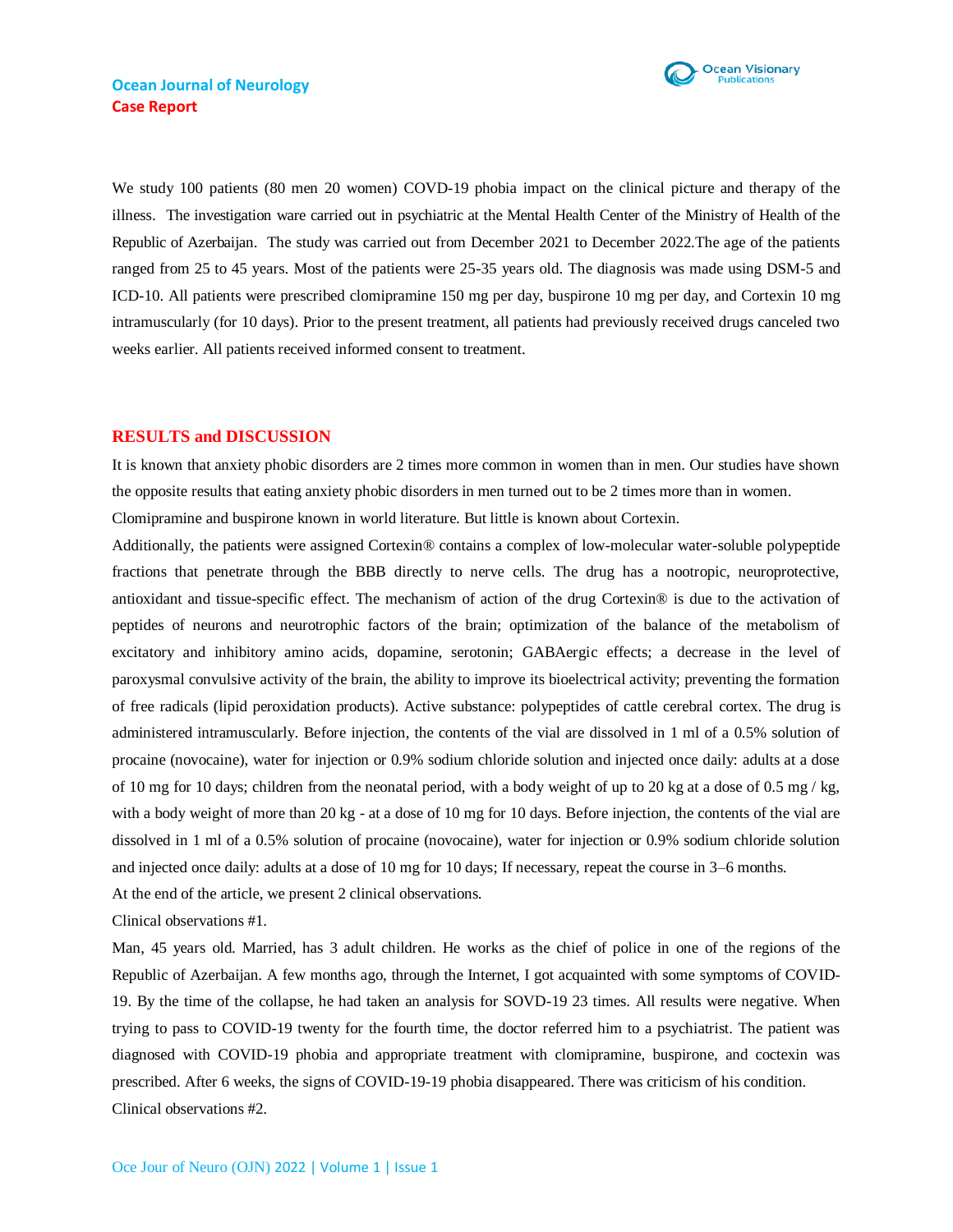

Woman, 28 years old, married, has 2 children. Through social networks, she found some symptoms of COVID-19 in herself. 12 times passed the test for COVID-19. And each time the test results were negative. When contacting a psychiatrist, he stubbornly complains about the presence of COVID-19. After 6 weeks after treatment, the signs of COVID-19 phobia disappeared. There was criticism of his condition.

## **CONCLUSION**

Thus, for the first time we carried out the purpose of this study was a study of the contingent of Phobic Anxiety Disorders who suffered from COVD-19 phobia- nosophobia. The results of our study indicate a widespread phobia from COVID-19 among the population. Therefore, the therapy of these disorders remains relevant at the present stage.

The limitation of our work is as follows: 1) it is necessary to carry out such studies in many centers; 2) similar research needs to be carried out on the female contingent) similar research needs to be carried out on the in large numbers of female contingent; 3) on a large clinical material.

## **CONFLICT OF INTEREST STATEMENT**

The authors declare that the research was conducted in the absence of any commercial or financial relationships that could be construed as a potential conflict of interest

## **AUTHOR DISCLOSURE INFORMATION**

The authors declare that the article is submitted on behalf of all authors. None of the material in the article has been published previously in any form and none of the material is currently under consideration for publication elsewhere other than noted in the cover letter to the editor. Authors declare no financial and personal relationship with other people or organizations that could inappropriately influence this work. All authors contributed to and have approved the final article. The authors declare no conflicts of interest. No sponsor provided funding for this study.

## **ACKNOWLEDGMENTS**

The authors would like to thank the team of doctors of Mental Health Center of the Ministry of Health of the Republic of Azerbaijan.

## **REFERENCES**

- 1. [Anxiety Disorders Facts and Statistics.](https://www.therecoveryvillage.com/mental-%20health/anxiety/related/anxiety-disorder-statistics/)
- 2. American Psychiatric Association. Diagnostic and [StatisticalManual](http://repository.poltekkes-kaltim.ac.id/657/1/Diagnostic%20and%20statistical%20manual%20of%20mental%20disorders%20_%20DSM-5%20%28%20PDFDrive.com%20%29.pdf) of Mental Disorders, Fifth Edition [\(DSM-5\),American Psychiatric Association,](http://repository.poltekkes-kaltim.ac.id/657/1/Diagnostic%20and%20statistical%20manual%20of%20mental%20disorders%20_%20DSM-5%20%28%20PDFDrive.com%20%29.pdf) Arlington 2013.
- 3. Sedoks Kaplan 2015 Sadock BJ, Sadock VA, Ruiz P, eds. Synopsis of psychiatry. Eleventh edition. Lippincott Williams & Wilkins; 2015:1472 pages.